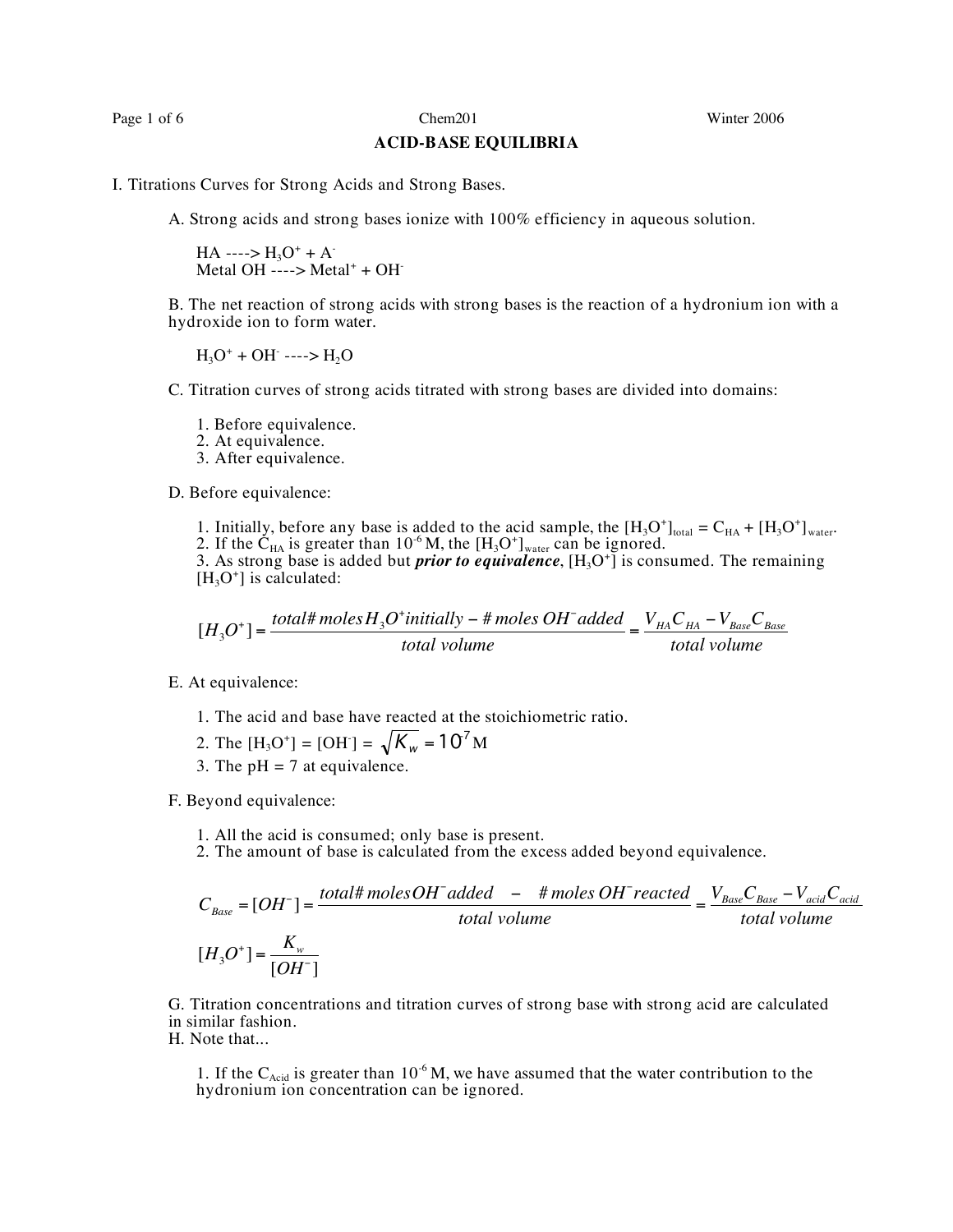Page 2 of 6 Chem201 Chem201 Winter 2006 2. If the  $C_{\text{Acid}}$  is less than 10<sup>-8</sup> M, you can also assume that the water is primarily responsible for the hydronium ion concentration, and that the added acid is insignificant.

> 3. Only when the  $C_{\text{Acid}}$  is between  $10^{-8}$  -  $10^{-6}$  M must the water contribution to the hydronium ion concentration be considered.

II. Acid-Base Indicators.

- A. Acid-base indicators (pH indicators) are weak organic acids or weak organic bases that change color as a function of ionization state.
- B. Acid-base indicators of two types have different ionization equilibria:

1. Acid-type indicators:

 $HIn + H<sub>2</sub>O \Leftrightarrow H<sub>3</sub>O<sup>+</sup> + In<sup>-</sup>$ 

2. Base-type indicators:

 $In + H<sub>2</sub>O \Leftrightarrow HIn^{+} + OH^{-}$ 

C. As the pH changes, each equilibria above shifts in response, producing a color change.

D. Human visual perception only responds to dramatic color changes. Changes of less than 10% usually are not visible, Thus, the molar concentrations of the indicator species must constitute approximately 90% of the indicator before the color changes are seen clearly.

1. To see the In- color:

$$
\frac{[In^-]}{[HIn]}\geq 10
$$

2. To see the HIn color:

$$
\frac{[In^-]}{[HIn]} \le 0.10
$$

3. Acid-base indicators (like any ionizable molecule) are  $50\%$  ionized at the pK<sub>a</sub>.

4. At 1 pH unit above the  $pK_a$ , 90% of the ionizable indicator is in its basic form.

5. At 1 pH unit below the p $K_a$ , 90% of the ionizable indicator is in its acid form.

6. Thus, indicators show a full color transition  $+/-1$  pH unit of the pK<sub>a</sub>, and indicators are generally selected based upon the closeness of their  $pK_a$  to the endpoint  $pH$ .

## III. Buffers.

A. Buffers are solutions that resist changes in pH.

B. Buffers consist of an aqueous solution of:

1. A weak acid and its conjugate base (e.g., acetic acid and sodium acetate).

2. A weak base and its conjugate acid (e.g., ammonia and ammonium chloride).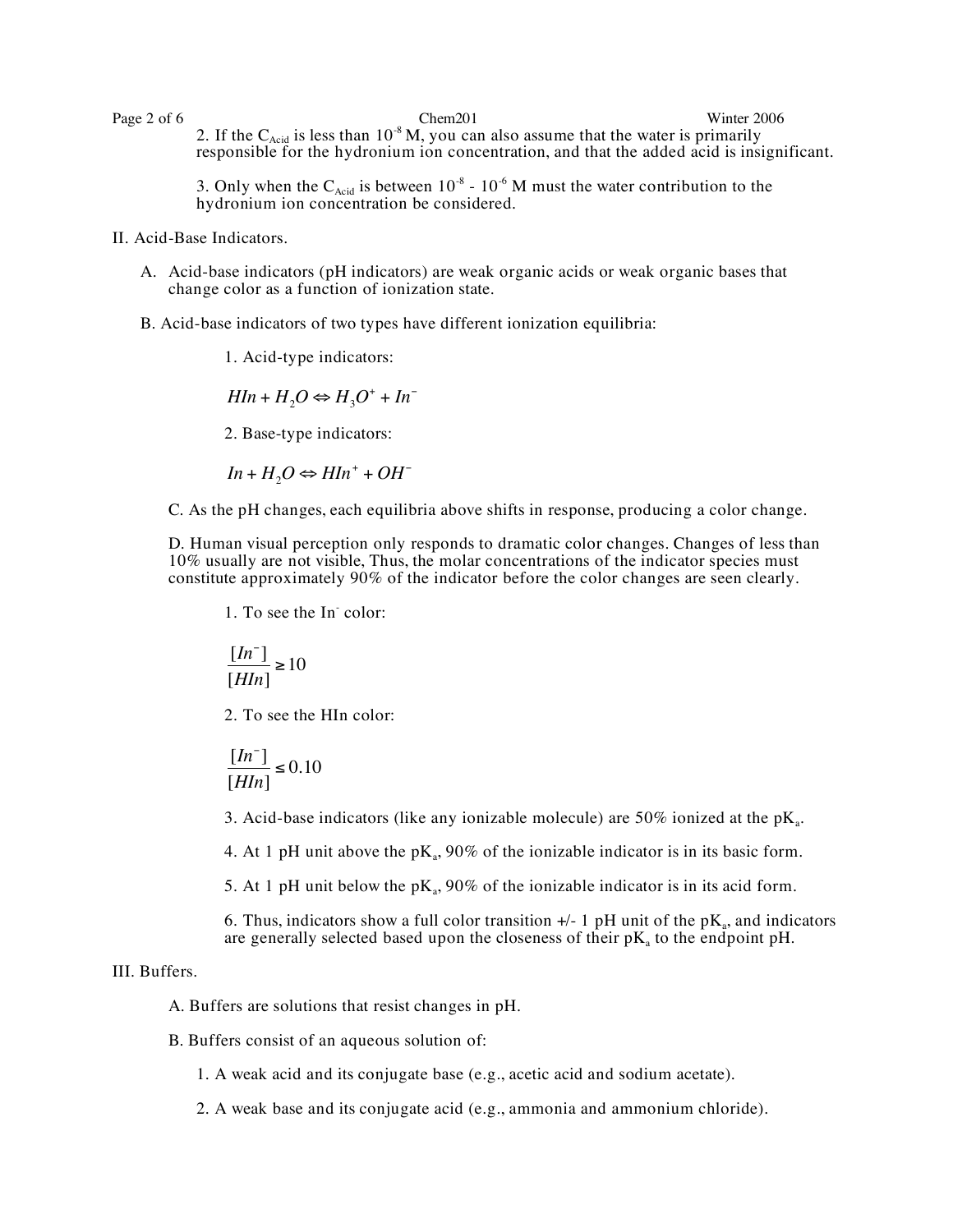Page 3 of 6 Chem201 Chem201 Winter 2006

C. Buffers are formed when:

- 1. A weak acid is titrated by a strong base.
- 2. A weak base is titrated by a strong acid.
- 3. A weak acid is combined with a salt containing its conjugate base.
- 4. A weak base is combined with a salt containing its conjugate acid.

D. pH calculations: weak acid + salt of conjugate base

1. If HA (a weak acid) and NaA (the sodium salt of its conjugate base) are dissolved in water, two equilibria are established:

$$
HA + H_2O \Leftrightarrow H_3O^+ + A^- \quad K_a = \frac{[H_3O^+][A^-]}{[HA]}
$$

$$
A^- + H_2O \Leftrightarrow OH^- + HA \qquad K_b = \frac{[OH^-][HA]}{[A^-]}
$$

2. The resulting solution may be acidic, neutral or basic, depending upon which equilibrium predominates. ("Dominates" means that equilibrium is favored to the right as written.)

- a. If  $K_a$  dominates, the solution is acidic.
- b. If  $K_b$  dominates, the solution is basic.

3. If one assumes that the acid dissociation equilibrium  $(K_a)$  dominates, then the concentration of OH- may be assumed to be negligible (and the water ionization may be ignored).

4. If these simplifying assumptions are made, a "simple" equation (called the Henderson-Hasselbalch equation) can be derived from  $K_a$  and used in calculations of pH:

$$
pH = pK_a + \log \frac{[A^-]}{[HA]}
$$

IV. Properties of Buffers.

.<br>ו A. The pH of a buffered solution is independent of dilution if the concentration of the buffering species stays above  $10^{-4}$  M.

B. Buffering capacity is dependent upon both the total concentration of the buffering species and the ratio of  $[A^{\dagger}]$  to  $[\text{HA}]$ .

1. Buffering capacity is defined as the number of moles of strong acid or strong base that one liter of a buffer can absorb during a change in pH of 1.

2. Maximum buffering capacity is observed when the ratio of [A- ] to [HA] is 1 (i.e., the  $pH = pK_a$  or the buffer is 50% ionized).

C. A buffer should be used at a pH  $+/- 1$  of its pK<sub>a</sub>.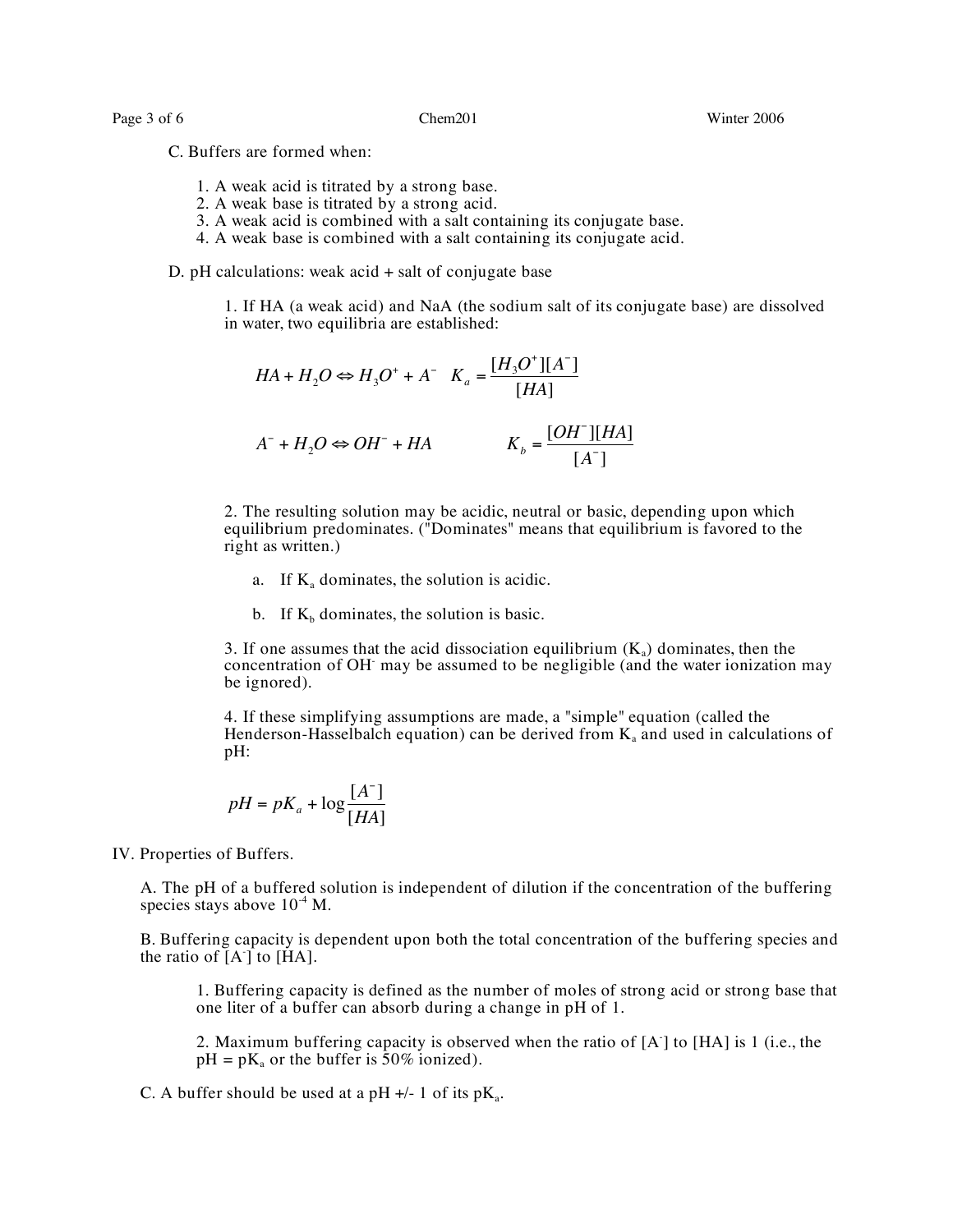Page 4 of 6 Chem201 Chem201 Winter 2006 D. If properly prepared, added strong acid or strong base (in small amounts) does not significantly affect pH.

- V. Titration Curves for Weak Acids Titrated with a Strong Base: Acetic Acid Titrated with NaOH
	- A. Acetic acid is a monoprotic acid ( $pK_a = 4.757$ ).
	- B. NaOH is a monohydroxy, strong base.
	- C. Titration of acetic acid with NaOH follows a curve similar in shape to the strong acid-strong base titration curve, but the equivalence point is not a pH 7.
	- D. Shown below is a titration curve for 0.100 M acetic acid titrated with 0.100 M NaOH.



E. During the titration and in the generation of a titration curve, four regions will be considered:

- 1. No NaOH added (i.e., 0.100 F acetic acid).
- 2. NaOH added, but before equivalence has been reached.
- 3. At the equivalence point (i.e., 0.100 F acetate ion).
- 4. After equivalence.
- F. No NaOH added:
	- 1.  $[H_3O^+]$  is calculated from the  $K_a$  of acetic acid:

$$
K_a = \frac{[H_3O^+][Ac^-]}{[HAc]} = \frac{X^2}{C_{HAc} - X}
$$

Assuming  $X \ll C_{HAc}$  and by rearrangement:

$$
X=[H_3O^+]=\sqrt{K_aC_{HAc}}
$$

- 2. If X is not  $<<$  C<sub>HAc</sub>, the quadratic formula must be used to solve for X.
- ֖֖֖֖֖֖֖֖֖֪֪֦֪֪֦֖֧֪֪֪֦֖֧֪֦֖֧֪֪֦֖֧֪֪֪֪֦֖֧֪֪֪֪֪֪֪֪֪֪֦֖֧֖֪֪֪֪֪֪֪֪֪֪֪֪֪֪֪֪֦֖֧֪֪֪֪֪֪֪֪֪֪֦֚֚֚֚֚֚֚֚֚֚֚֚֚֚֚֚֚֚֚֬֝֝֝֟֓֝֝֟֓֝֝֝֝֝֞֝ G. NaOH added, but before equivalence:

1. Added NaOH reacts with HAc producing a buffer (a mixture of HAc and Ac- ).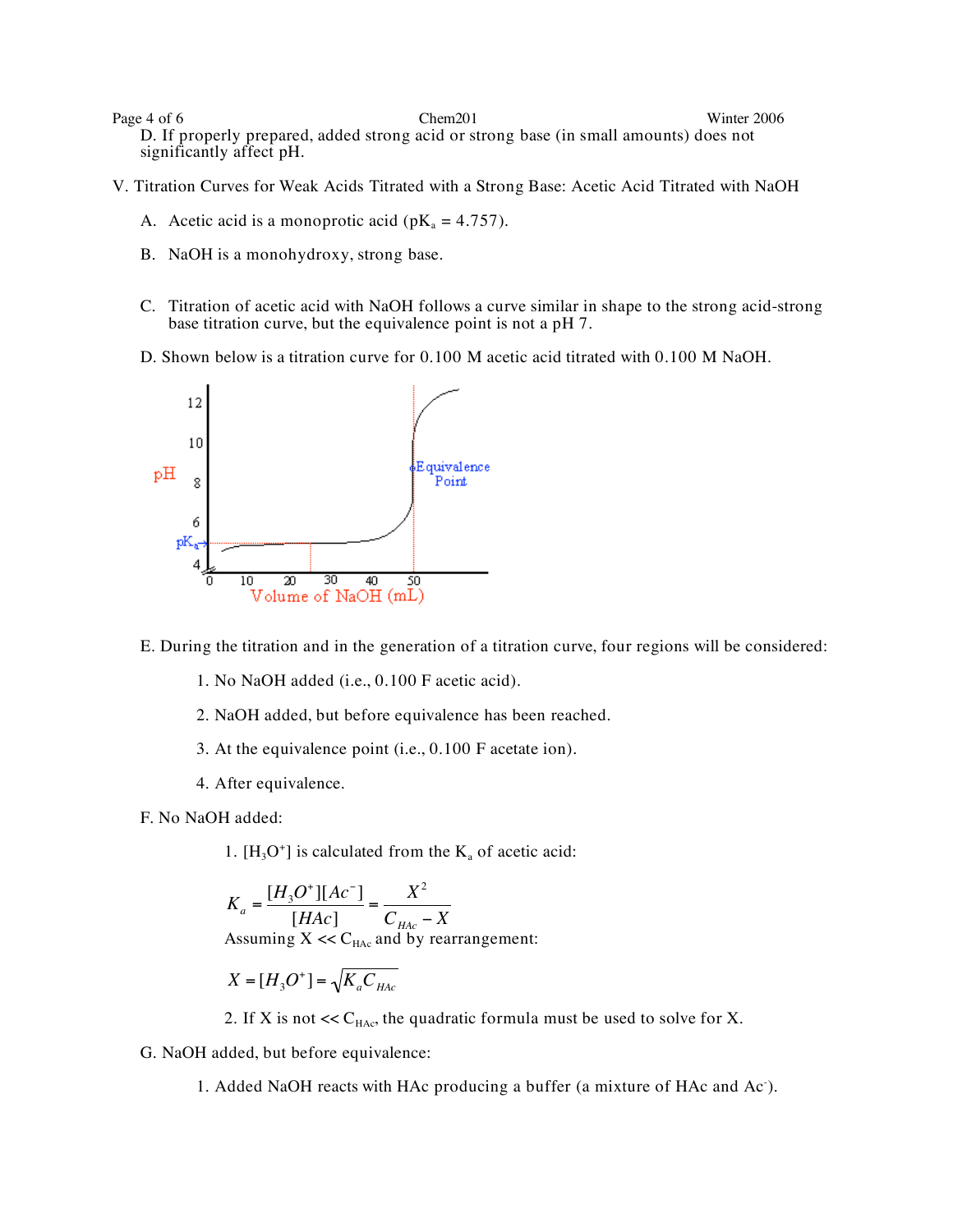Page 5 of 6 Chem201 Chem201 Winter 2006 2. The concentrations of HAc and Ac are calculated from the volumes reacted and substituted into the  $K_a$  (or Henderson-Hasselbalch equation) to calculate [H<sub>3</sub>O<sup>+</sup>] and pH:

$$
C_{HAc} = \frac{\# moles \, HAc \, initially - \# moles \, NaOH \, added \, total \, volume}{\, total \, volume}
$$
\n
$$
C_{NaAc} = \frac{\# moles \, NaOH \, added}{\, total \, volume}
$$
\n
$$
[H_3O^+] = \frac{K_a[C_{HAc}]}{C_{NaAc}}
$$

a. In using these equations, check the assumptions made that allow use of  $K_a$  or the Henderson-Hasselbalch. They are:

1) Water equilibrium contributions are negligible.

2)  $C_{\text{NaAc}}$  and  $C_{\text{HAc}} \gg [H_3O^+]$  and  $[OH^-]$ 

## H. At equivalence:

1. At equivalence, the HAc and NaOH have reacted at the stoichiometric ratio.

# moles HAc initially present  $=$  # moles NaOH added

2. The solution at the equivalence point is *identical to dissolving sodium acetate (NaAc) in water*. The  $[H_3O^+]$  may be calculated from the base hydrolysis of Ac.

 $Ac^- + H_2O \Leftrightarrow HAc + OH^ K_b =$ [*OH*! ][*HAc*] [*Ac*! ]  $=\frac{K_w}{K}$  $K_a$  $=\frac{1.00 \cdot 10^{-14}}{1.75 \cdot 10^{-5}}$  $1.75 \cdot 10^{-5}$  $= 5.71 \cdot 10^{-10} =$ [*X*][*X*]  $[C_{\textit{NaAc}} - X]$  $[X] = [OH^-] = \sqrt{K_b[C_{NaAc}]}$ 

a. Note that X is assumed to be  $<< C_{\text{NaAc}}$ . This assumption must be checked.

b. If the assumption is not true, the quadratic formula must be used to solve for X.

- I. Beyond equivalence:
	- 1. Beyond equivalence, all the HAc is consumed and the presence of excess OH<sup>1-</sup> prevents the base hydrolysis of the  $Ac<sup>1</sup>$ .

2. The concentration of the excess OH- is calculated from the reacted volumes and used to calculate  $[H_3O^+]$  and pH.

$$
[OH^-]_{excess} = \frac{total \# molesOH^- added - \# moles \, HAc \, initially}{total \, volume}
$$

J. General characteristics of weak acid titrations with strong bases: